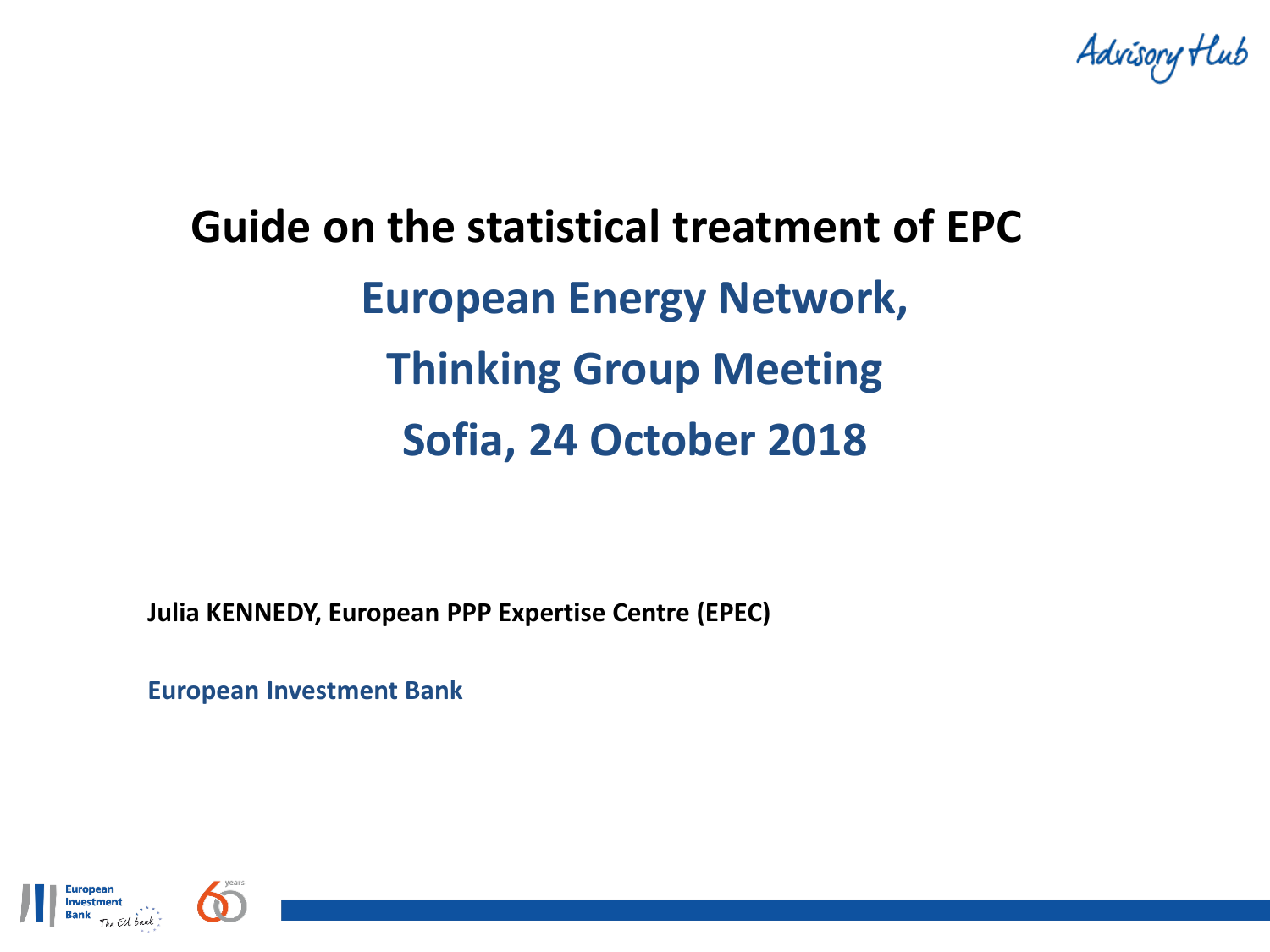## EPC market in Europe

Advisory Hu

### Obstacles and Potential

### Potential of EPC market in the public sector is not exploited due to:

- Lack of information and awareness
- Lack of trust and track record
- Project development capacity of project promoters
- Procurement process
- **Statistical treatment of EPC**
- Access to finance for EPC providers
- Competition with investment grants

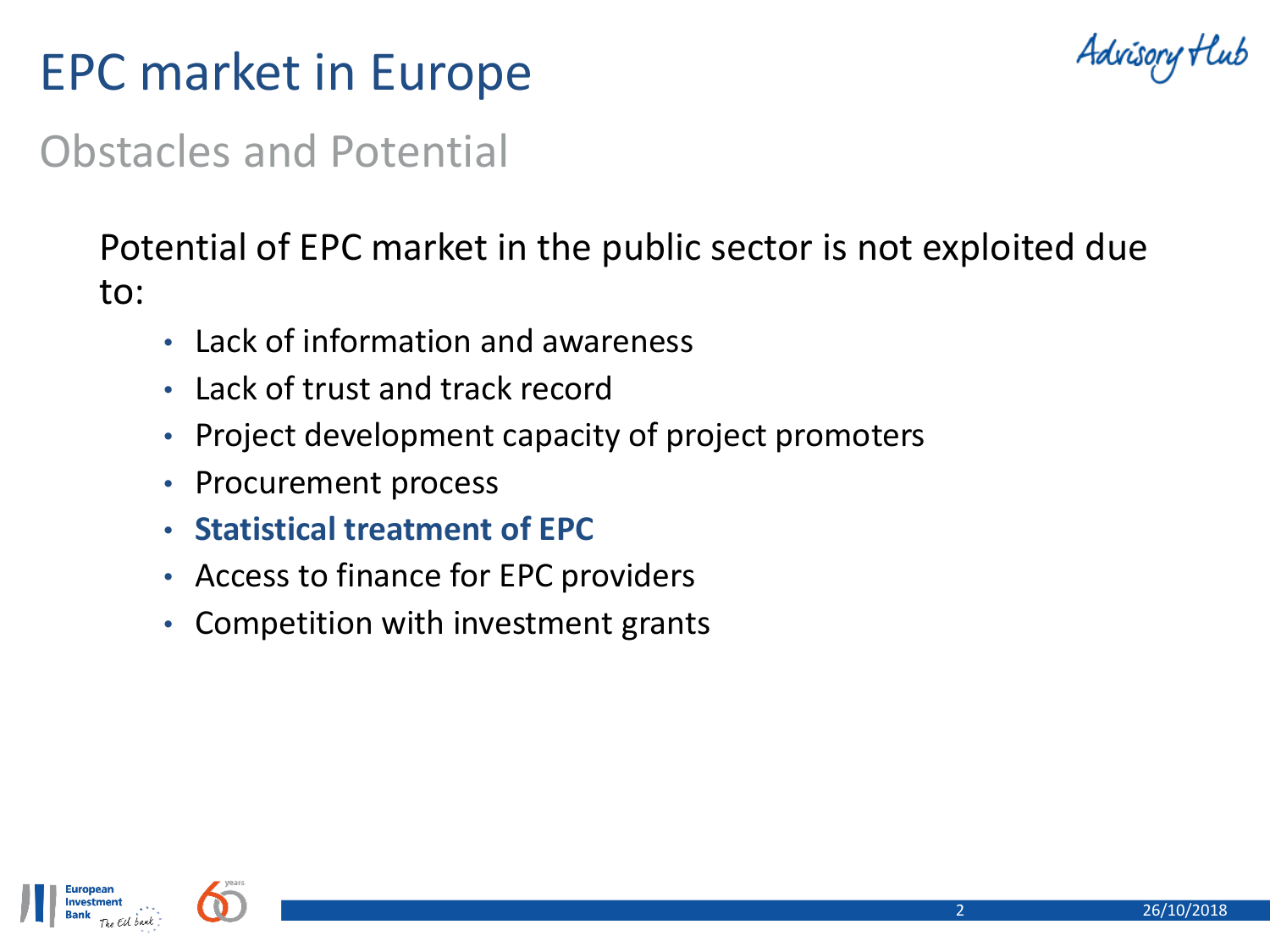## Why a statistical guide on EPC?

Advisory Hub

### Market perspective on Eurostat rules before 2017

Previous ruling on statistical treatment was considered to have negative impact on EPC market

(according to 2017 JRC report 'Energy Service Companies in the EU')



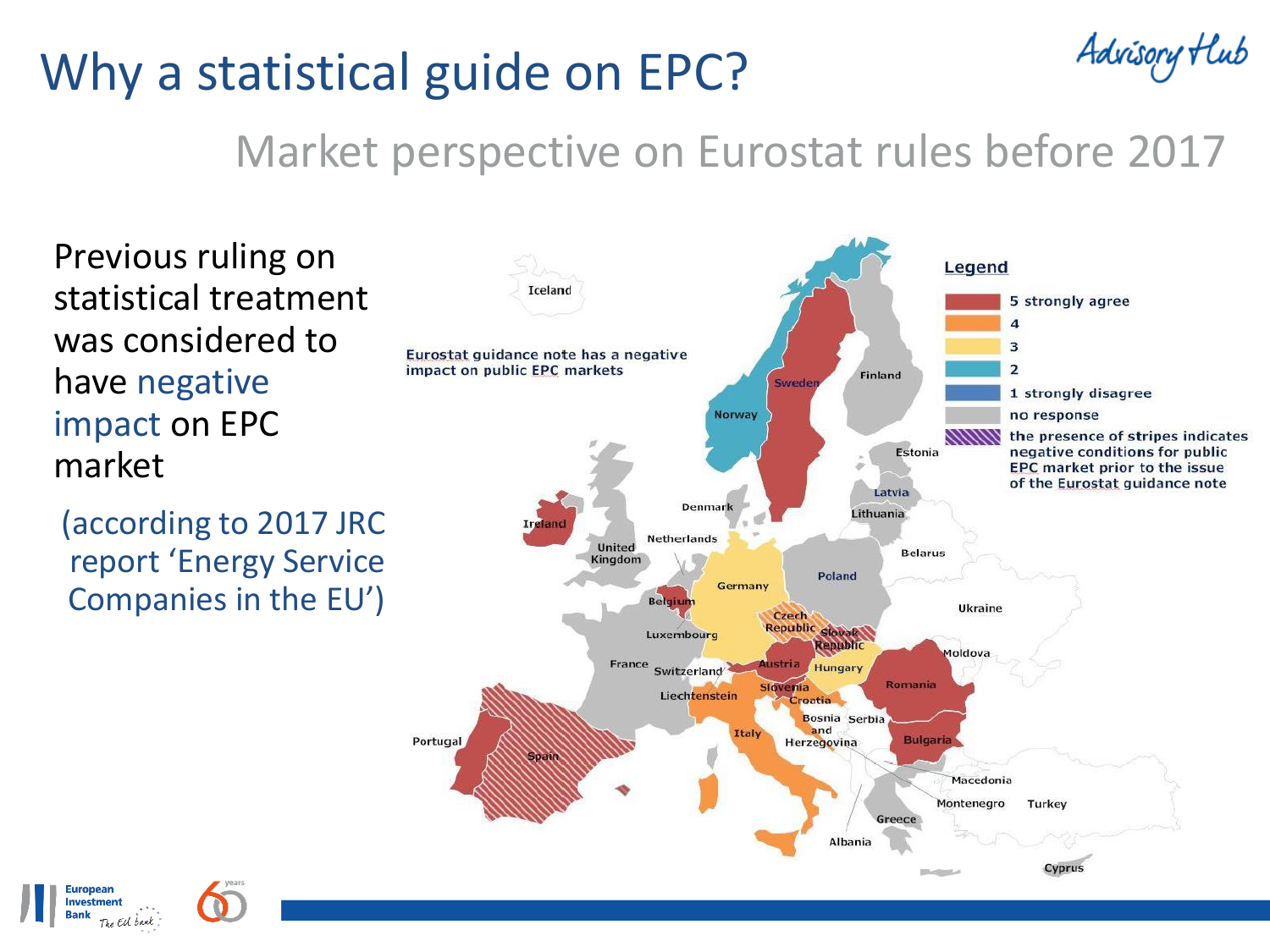## Why a statistical guide on EPC?

### About the guide

- Eurostat Guidance note from 2017 opened the way for 'off-balance sheet' EPC
- Focus on concept of 'economic ownership' = majority of risks and awards
- The practitioner's guide translates general rules into concrete provisions
- Guide covers typical contract provisions and structures
- Guide is official Eurostat guidance and the reference point for Eurostat advice and decision on EPCs

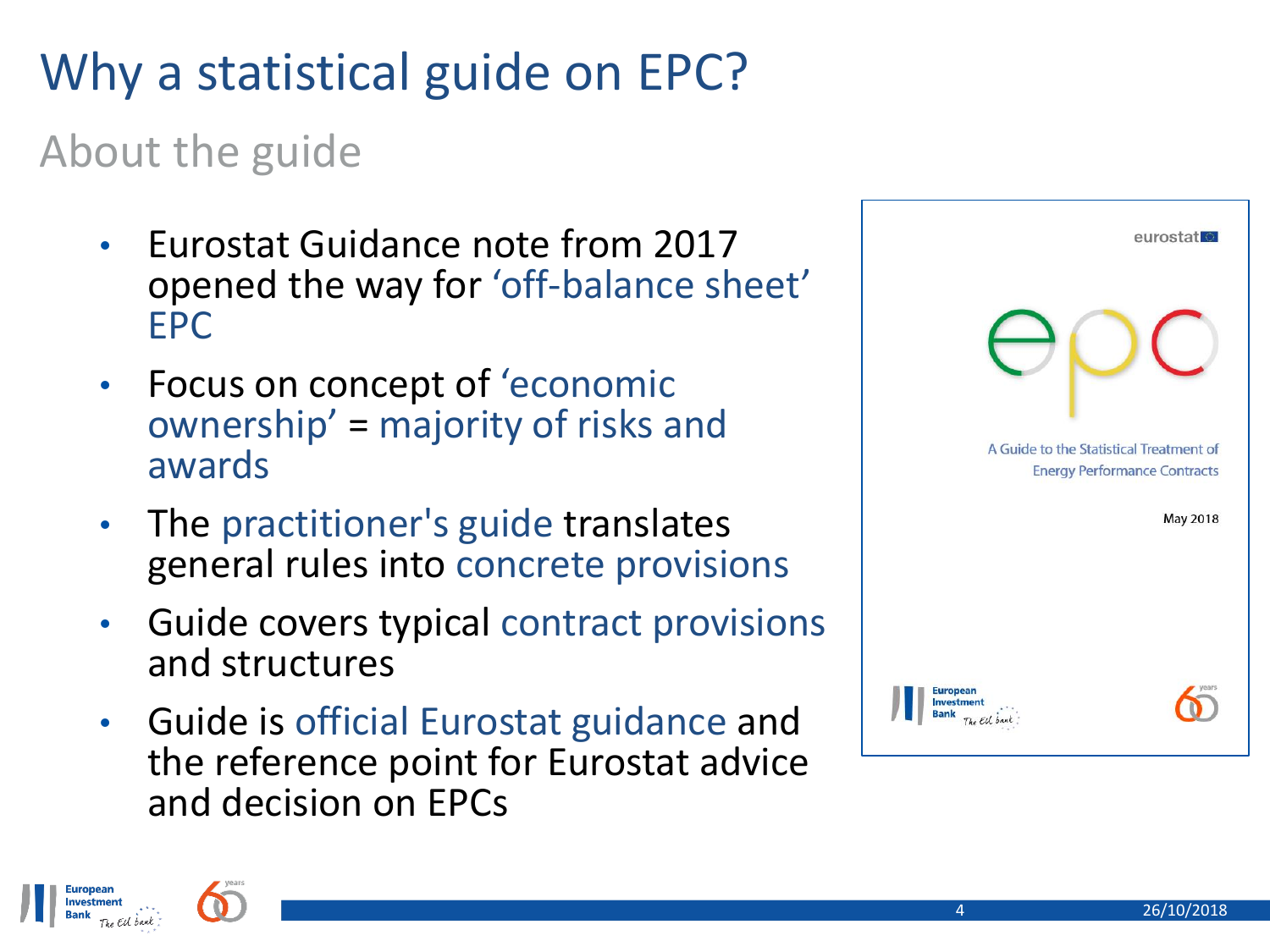## The Guide on statistical treatment of EPC

### Scope of the Guide

- Energy Performance Contracting financed by private EPC provider
- Minimum contract length 8 years
- Energy efficiency related assets, including renewable energy
- Eurostat rules relate to statistical treatment in government accounts - not with accounting rules/practices and budgeting
- Guide does not deal with value for money or bankability

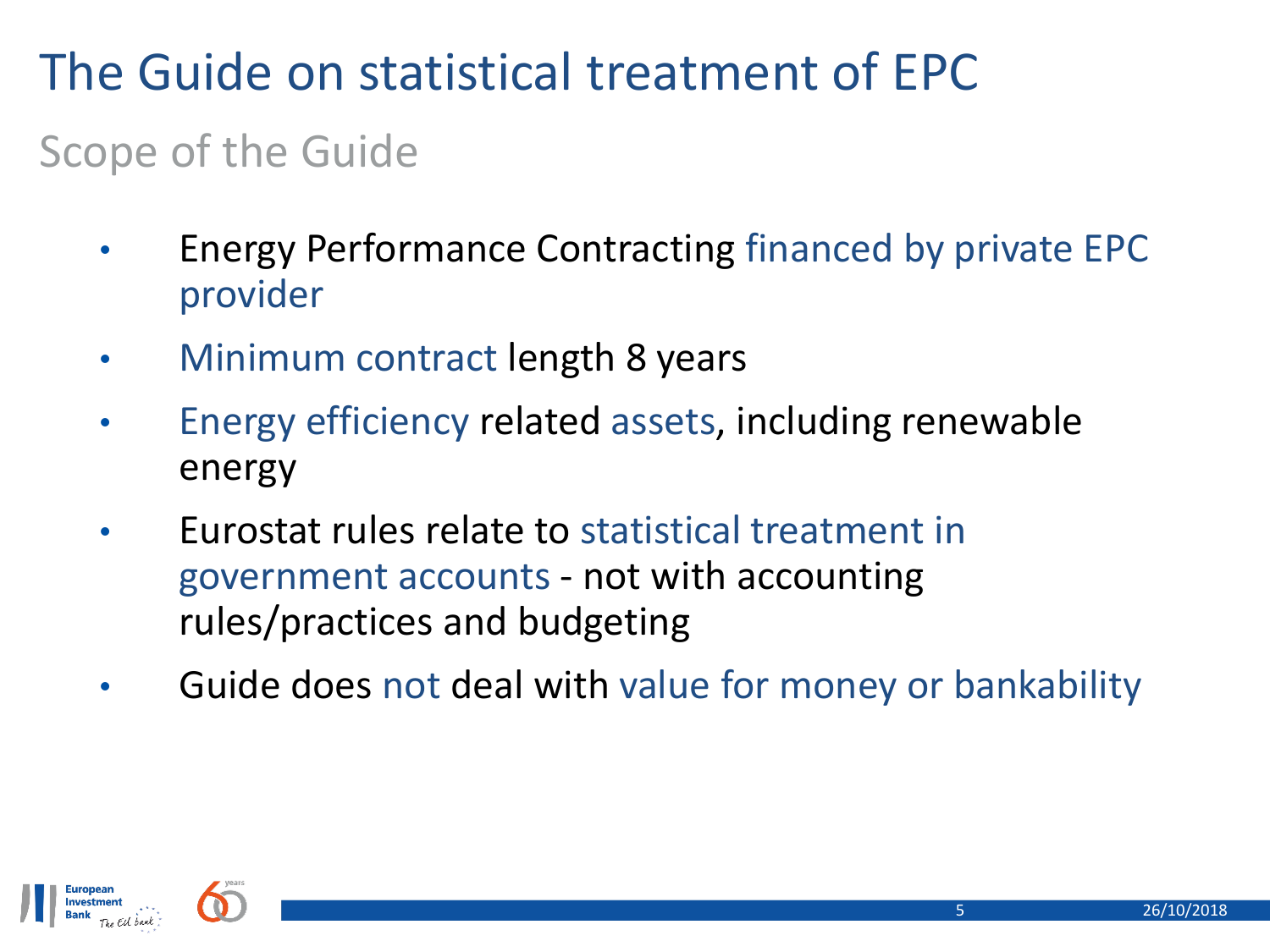## The Guide on statistical treatment of EPC

### Themes covered by Guide

| Theme 1 – | Legal ownership and access rights                                         | Theme 9 – | Insurance                                               |
|-----------|---------------------------------------------------------------------------|-----------|---------------------------------------------------------|
| Theme 2 – | Specification, design, construction and<br>installation of the EPC assets |           | Theme 10 – Warranties and indemnities                   |
| Theme 3 – | Maintenance and operation of the EPC assets                               |           | Theme 11 - Early termination of the EPC                 |
| Theme 4 – | The Guaranteed Savings                                                    |           | Theme 12 - Compensation on early termination of the EPC |
| Theme 5 – | The payment mechanism                                                     |           | Theme $13 -$ Expiry of the EPC                          |
|           | Theme 6 - Compensation, relief and force majeure events                   |           | Theme 14 – Financing arrangements                       |
|           | Theme $7-$ Changes to the EPC                                             |           | Theme 15 - Government influence                         |
| Theme 8 – | Changes in law                                                            |           | Theme 16 - Miscellaneous provisions                     |

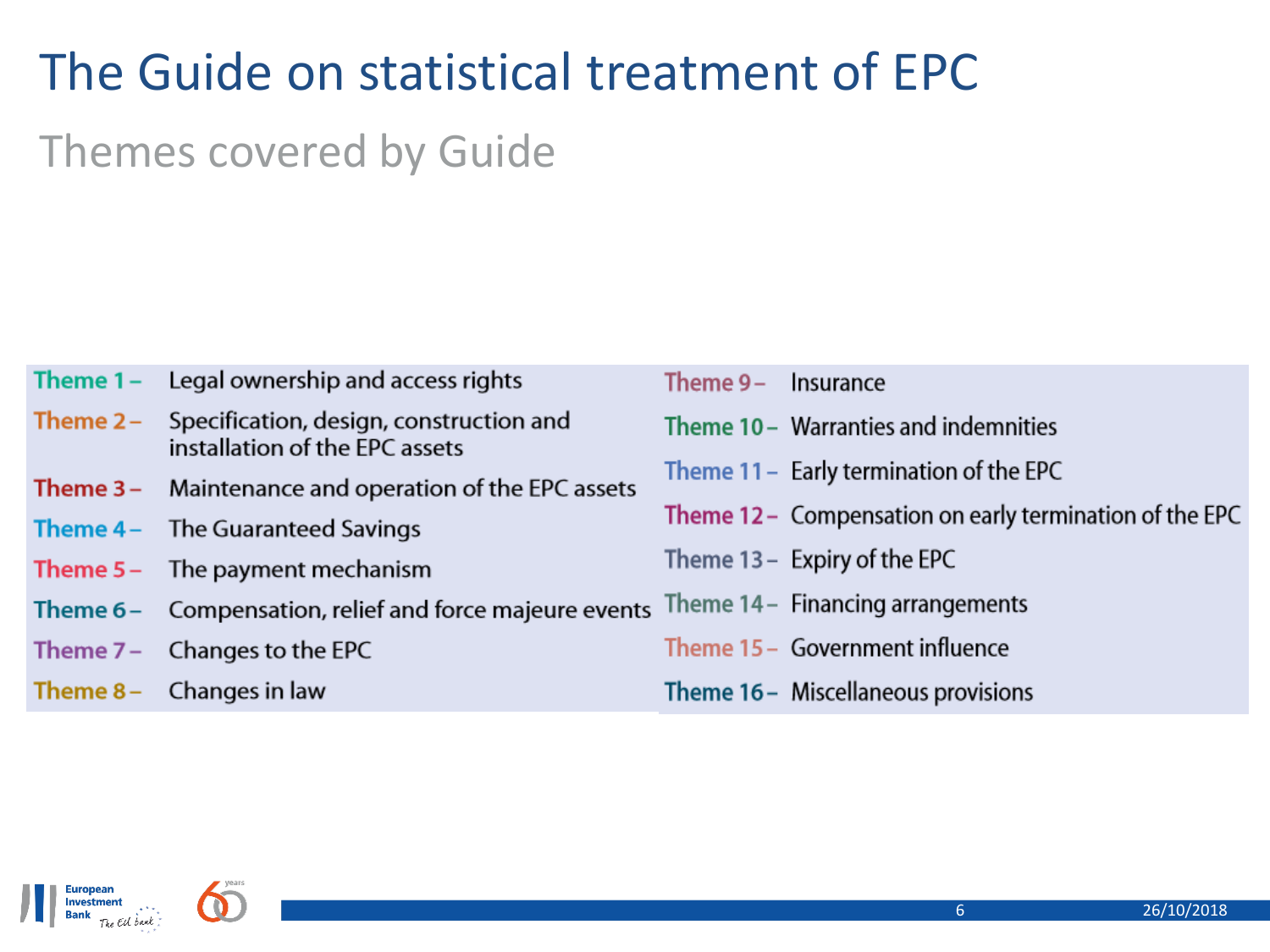## Selected themes

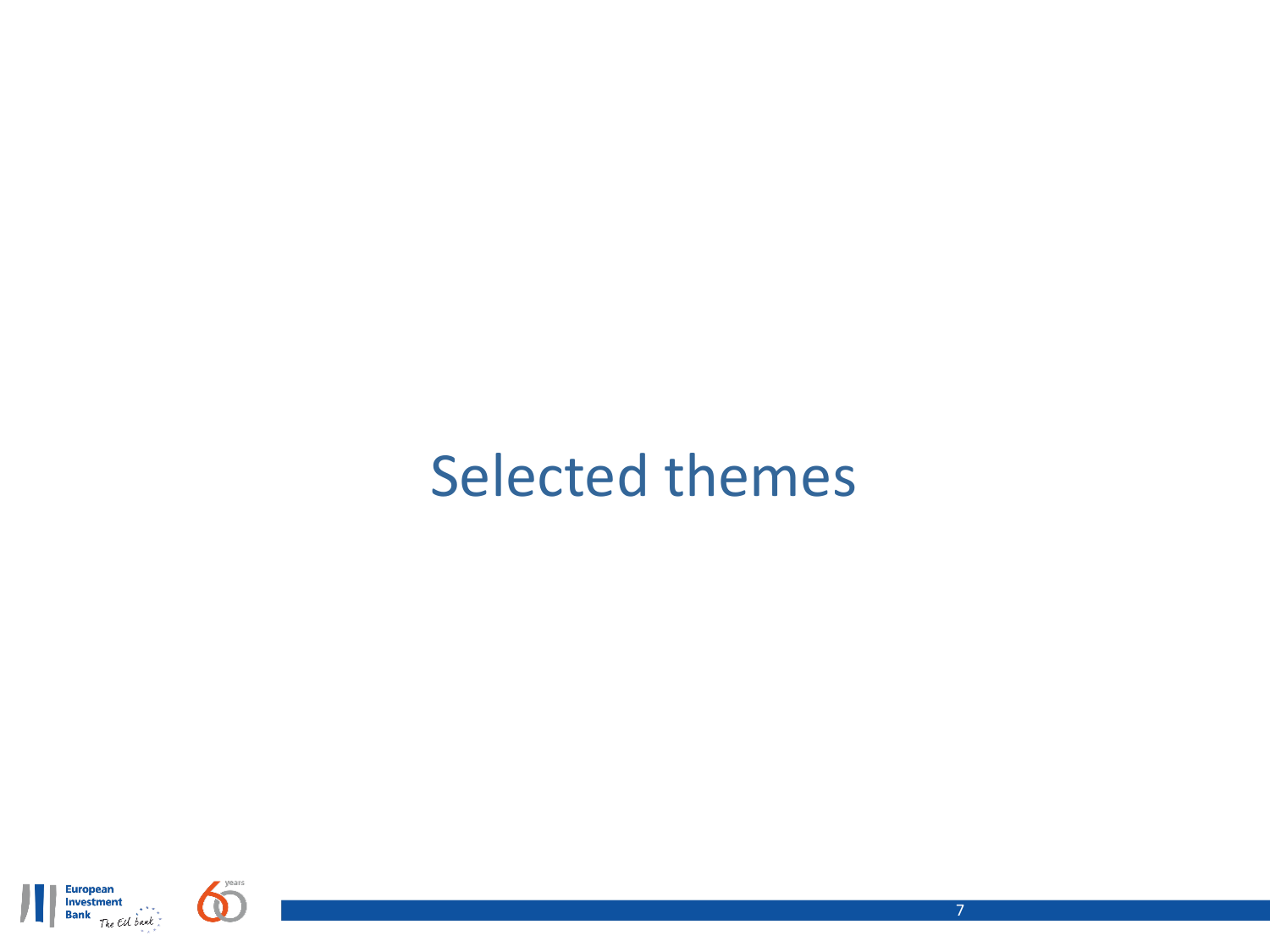## Selected themes

### Guaranteed savings

- Guaranteed savings must exceed Operational Payments and Government grants
- Savings must be derived from a reduction in energy consumption (other energy related savings and revenues can also count)

### Payment mechanism

- Principle of proportionality (% payment relates to % savings achieved)
- No cap on EPC provider's liability for savings shortfalls
- Authority can take up to  $1/3$  of excess savings

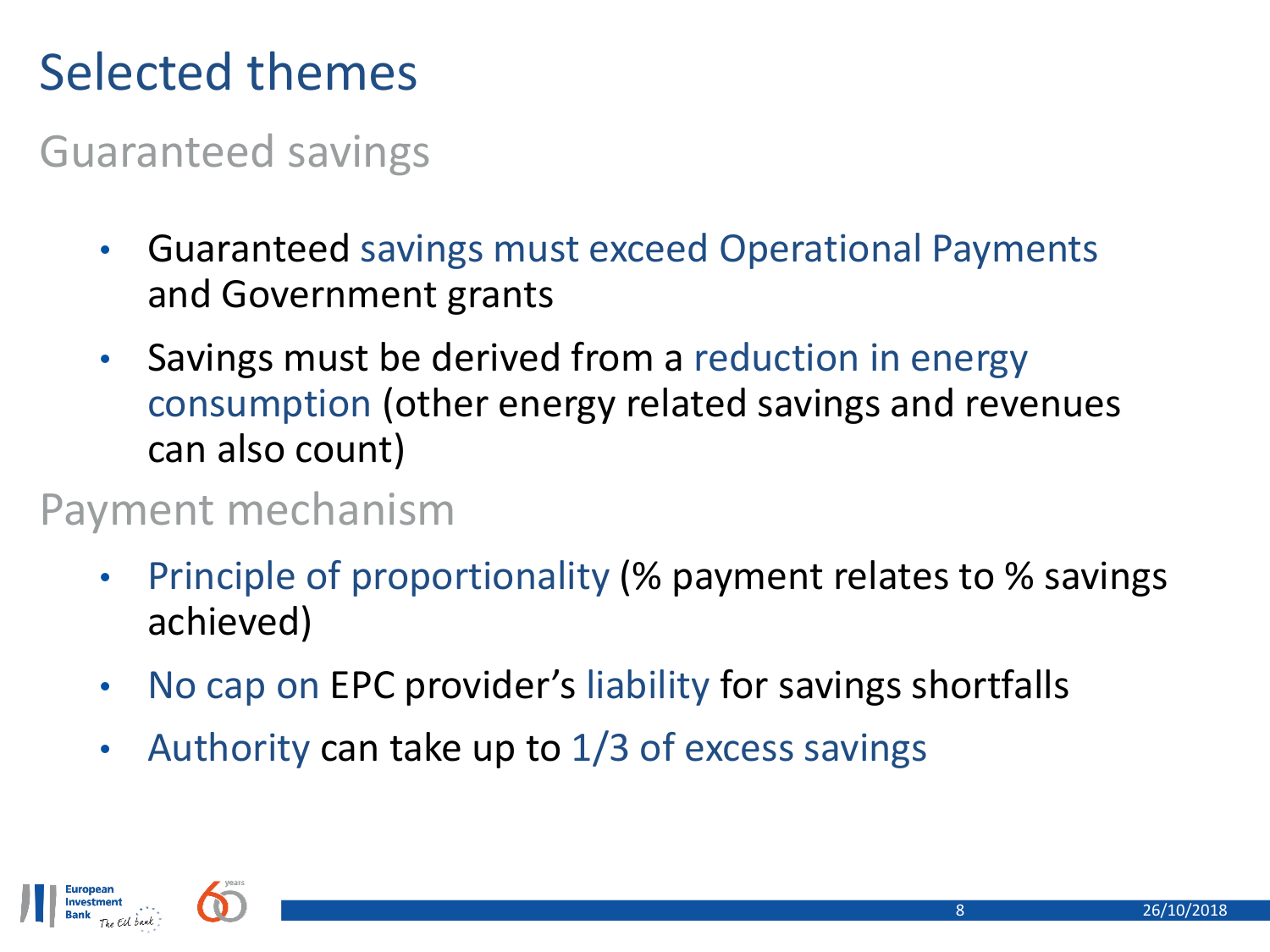## Selected themes

Financing arrangements

- Is government participating in the financing, through grants or loans/guarantees in the EPC investment? Impact depends on % provided
	- $\cdot$   $\geq$  50%  $\rightarrow$  ON BALANCE SHEET
	- $\leq 50\%$   $\rightarrow$  impact on balance sheet treatment
- EU financing (grants/financial instruments) does not impact on-off balance sheet treatment
- ESIF programme support needs to be divided between EU financing and government financing
- Is there are forfeiting arrangement in place? Does it shift risk back to the government?

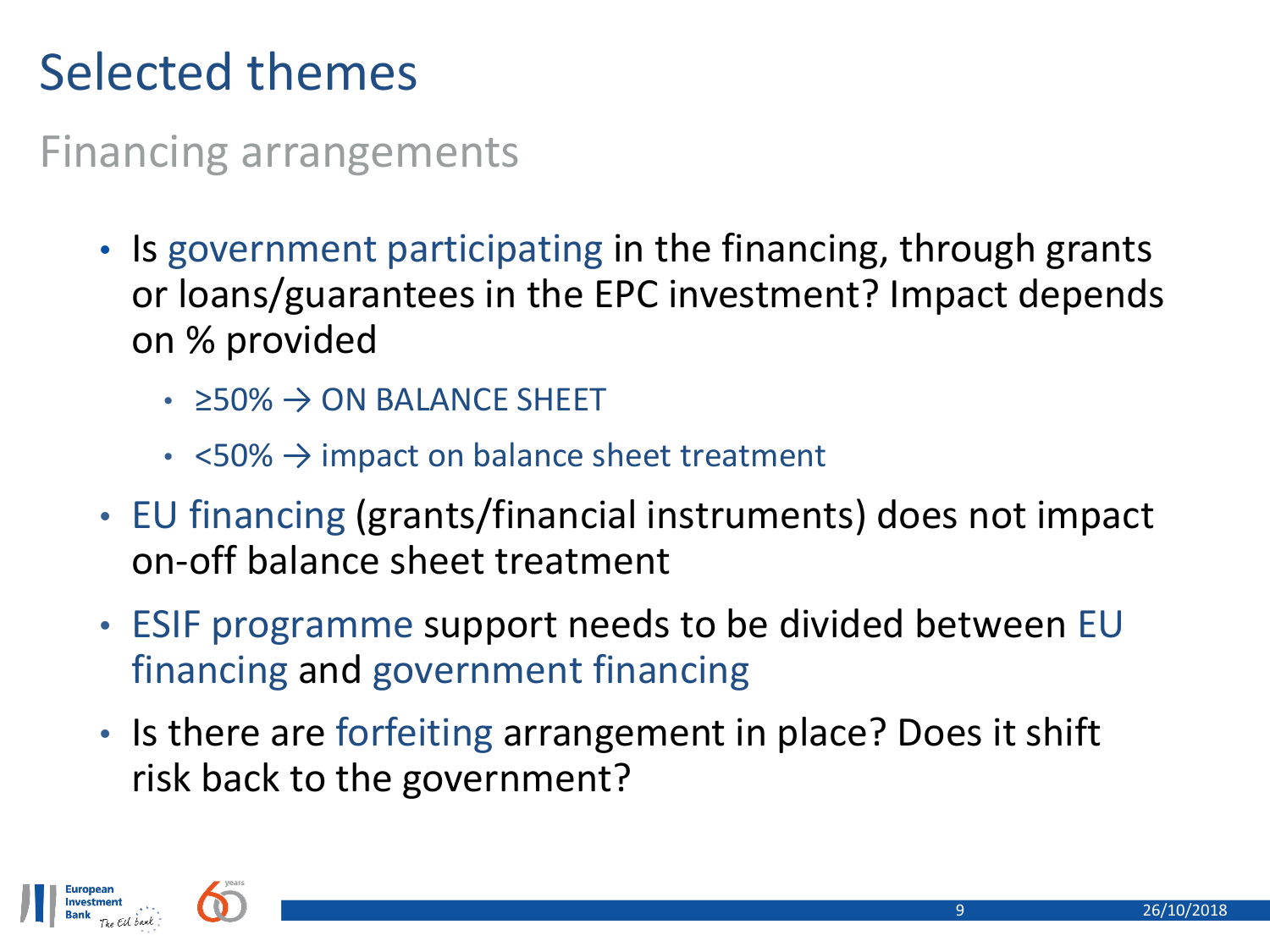# Example of an EPC project



10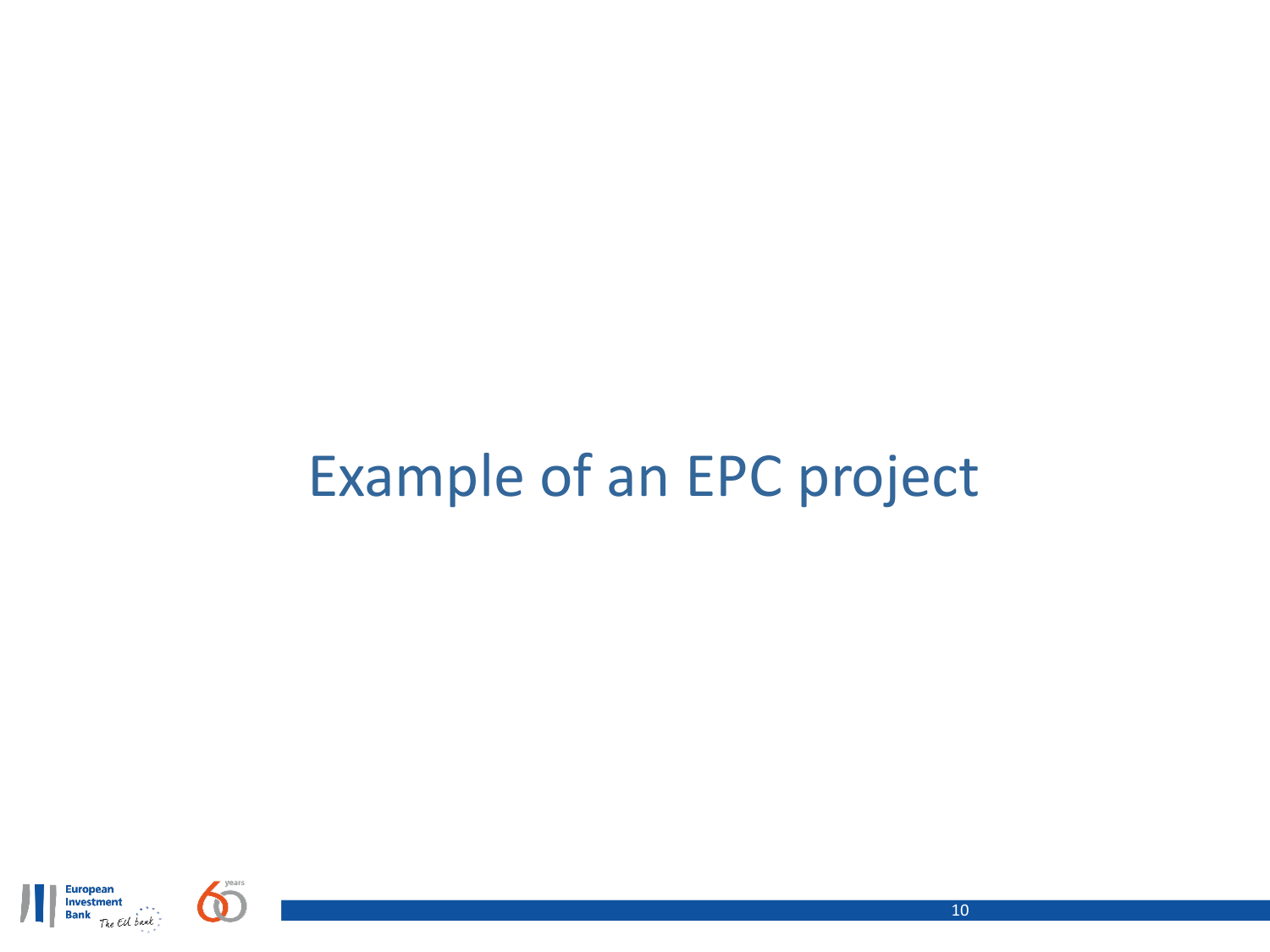## Hypothetical example: Hospital

## Project facts

#### Key figures • Investment cost: EUR 5 million • Investment grant: EUR 1.5 million • Guaranteed savings 40% compared to baseline 4 GWh of heat and electricity • Annual guaranteed energy cost savings EUR 400,000 • Annual payment to ESCO EUR 320,000 • Contract length

10 years

#### Financing

- Investment grant EUR 1.5m provided from national budget
- Bank loan to ESCO received a guarantee from an EU financial instrument

**Measures** 

• Building envelope insulation

• Replacement of windows

• Fuel switch to wood pellets

• Upgrade of indoor lighting

• Heating substations

• New cooling system

• Heat pumps

• Thermostatic valves

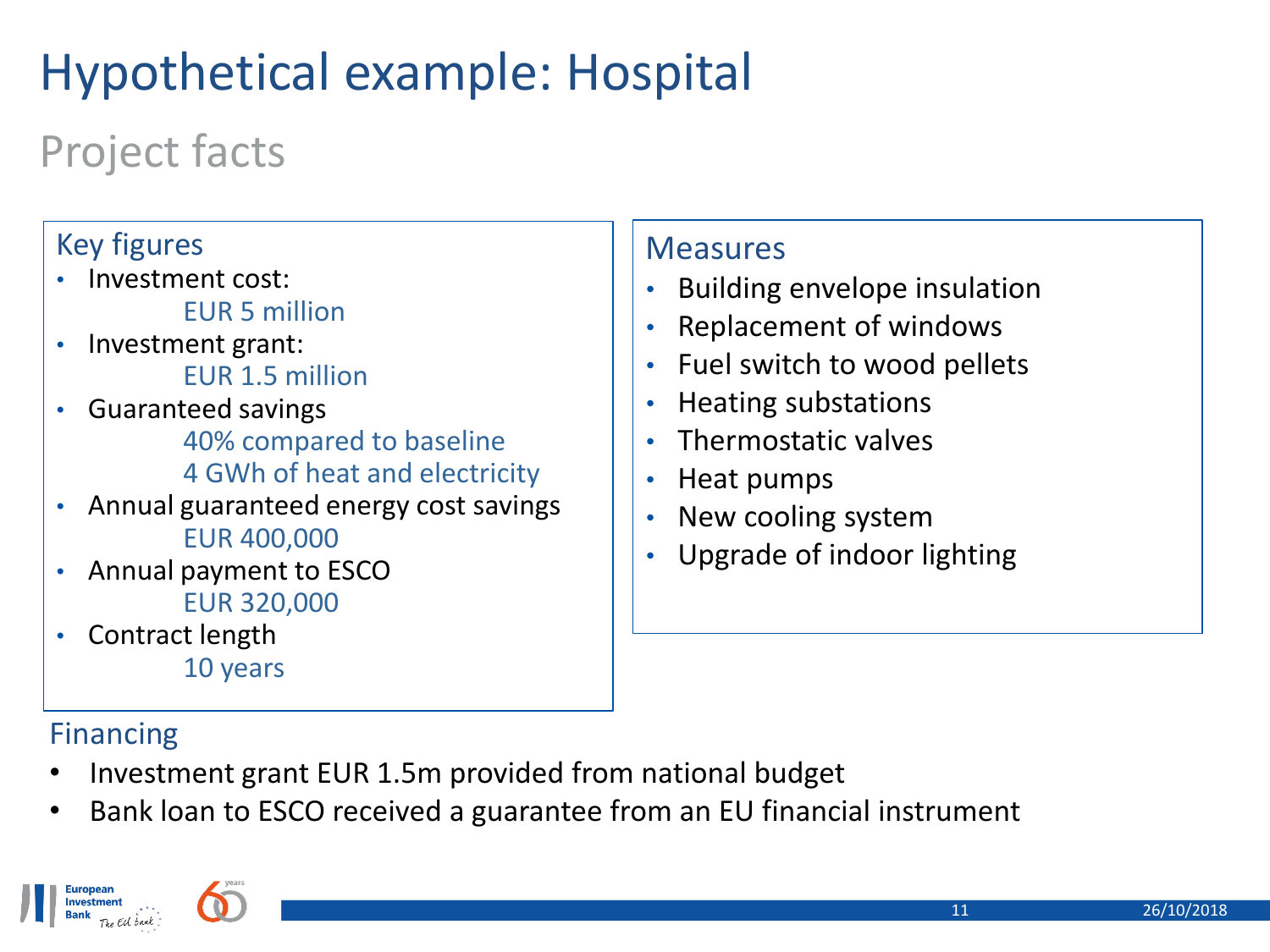## Hypothetical example: Hospital

### Test against Eurostat guide

 $\cdot$  Measures: measures are related to energy efficiency  $\checkmark$  $\cdot$  Contract length: 10 years  $\checkmark$ ‣ Government financing: grant 20% High importance  $\overline{\text{loan}}$  0%  $\checkmark$ ‣ Guaranteed savings vs payments to ESCO\*: Energy savings:  $10 *$  EUR 400,000 = EUR 4m Payments: EUR 1.5m + 10 \* EUR 320,000 = EUR 4.7m Payments > savings  $\sqrt{\phantom{a}}$  On balance sheet

#### **The asset is on-balance sheet for the government sector**

*\*For simplification reasons the payments and savings are not calculated as net-present value (NPV)*

*Other contract provision may also influence the balance sheet treatment, these are not analysed in this case study*

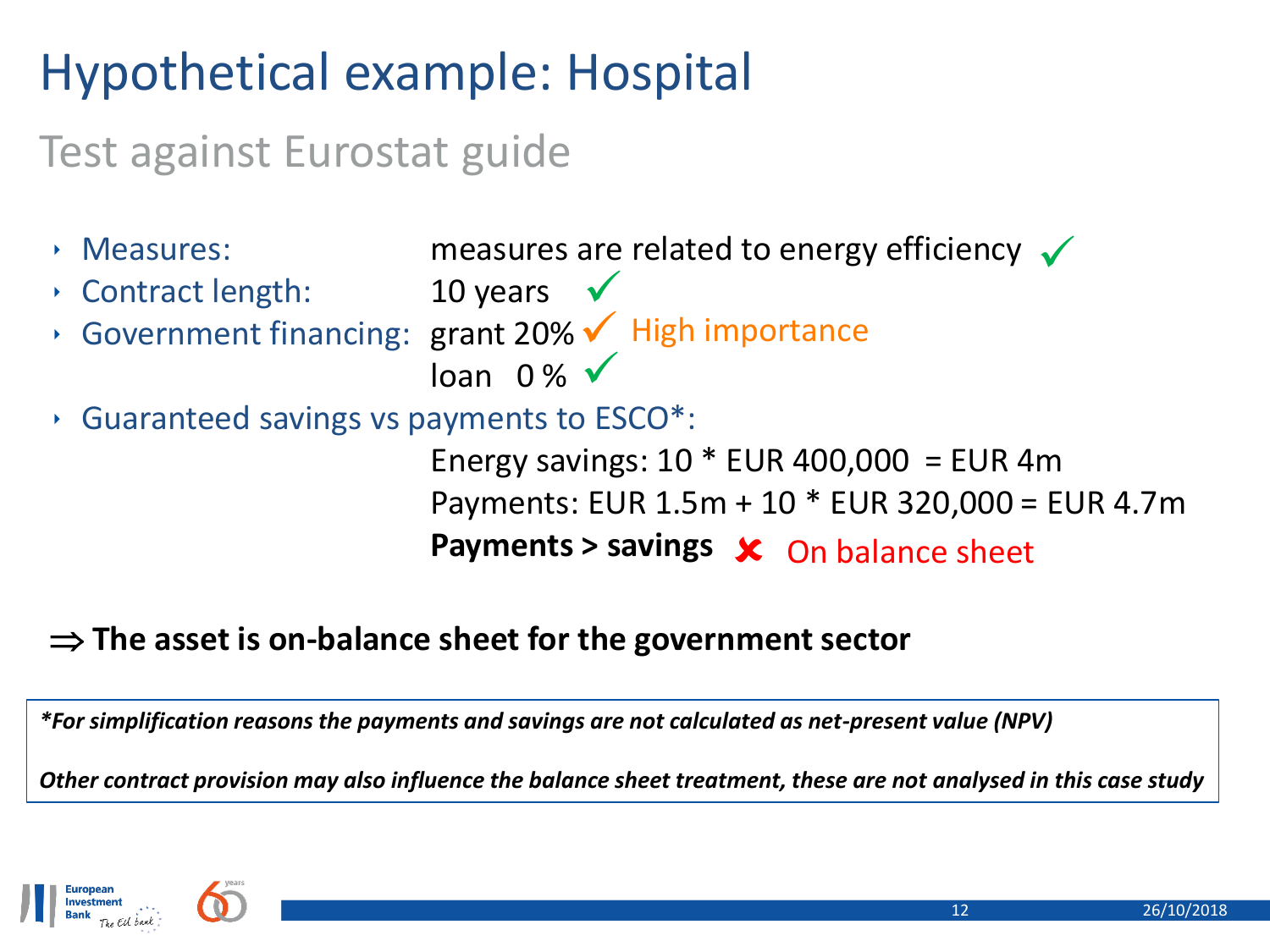## EIB support to implement EPC projects

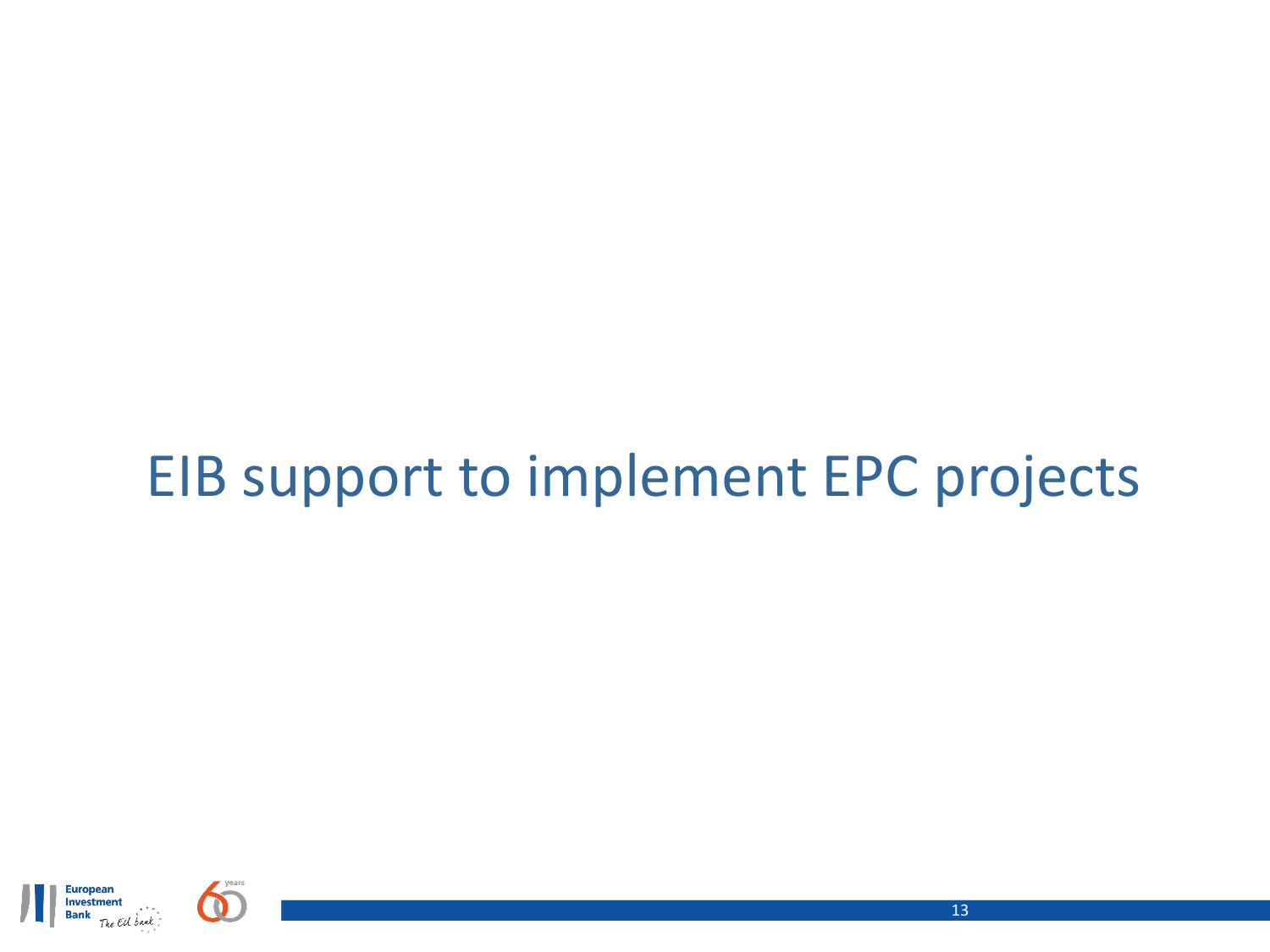## EIB support to EPC market



### Lending – Blending - Advising

- **Creating awareness** on the benefits of EPC and its financing
	- Awareness sessions on Eurostat rules
	- **Information on combination of EU grants and EPC**
- **Technical support** to EPC projects
	- Support for preparing model contracts taking Eurostat rules into account can be potentially supported by **EIAH**
	- Market demand analysis can be potentially supported by **EIAH**
	- Technical assistance for project preparation through **ELENA** facility
- **Sustainable financing** of EPC projects
	- Providing lending to banks that onlend to ESCOs, e.g. **Private Finance for Energy Efficiency (PF4EE)** <http://www.eib.org/en/products/blending/pf4ee/index.htm>
	- Developing dedicated financial instrument or investment platforms using resources from Structural Funds and EFSI, potentially supported by **EIAH**

*Supported under the Investment Plan for Europe: European Fund for Strategic Investments and the European Investment Advisory Hub (EIAH) <http://eiah.eib.org/>*

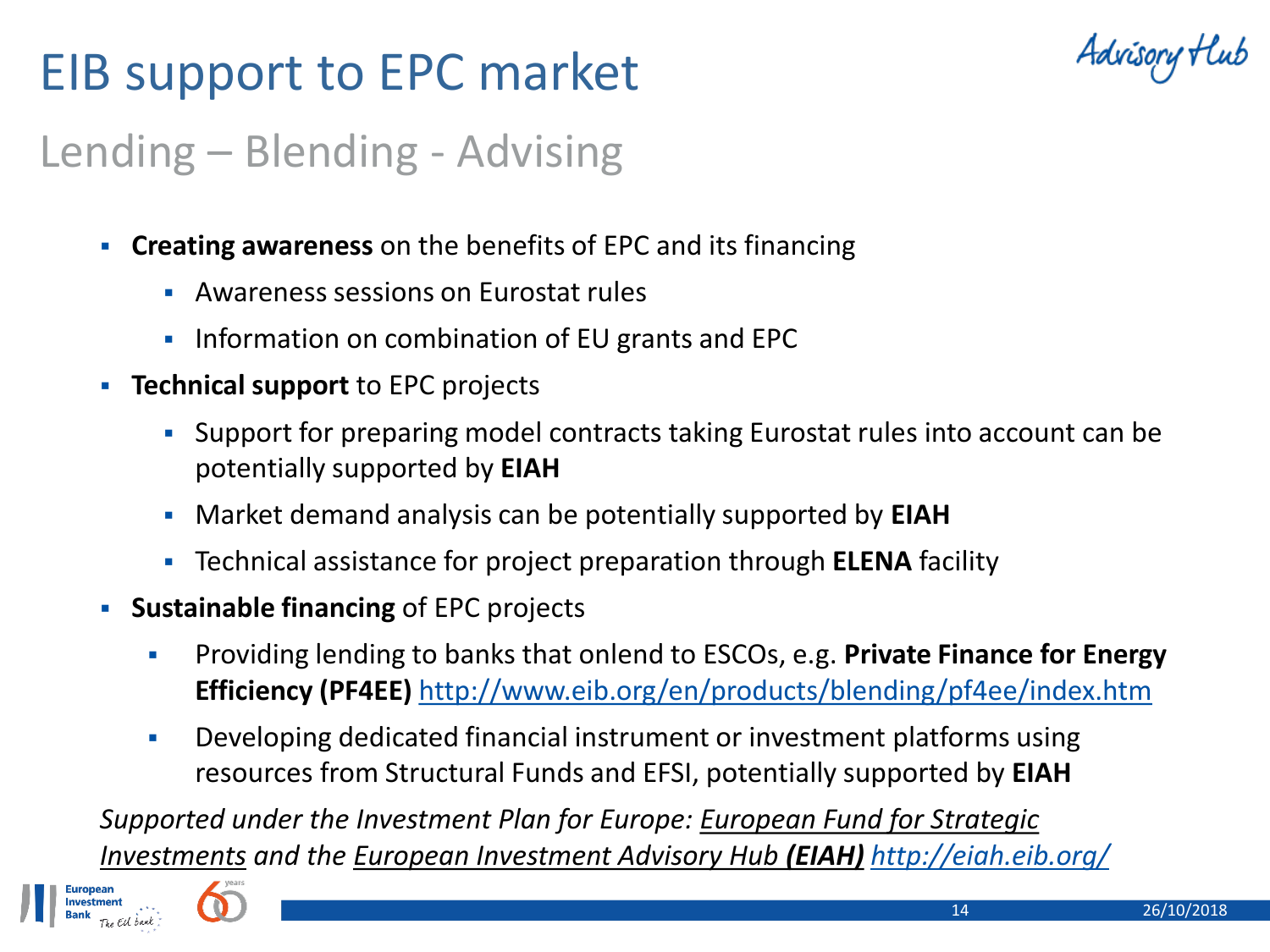### EIB support to EPC - Advising

### Case: EPC programme of City of Ljubljana





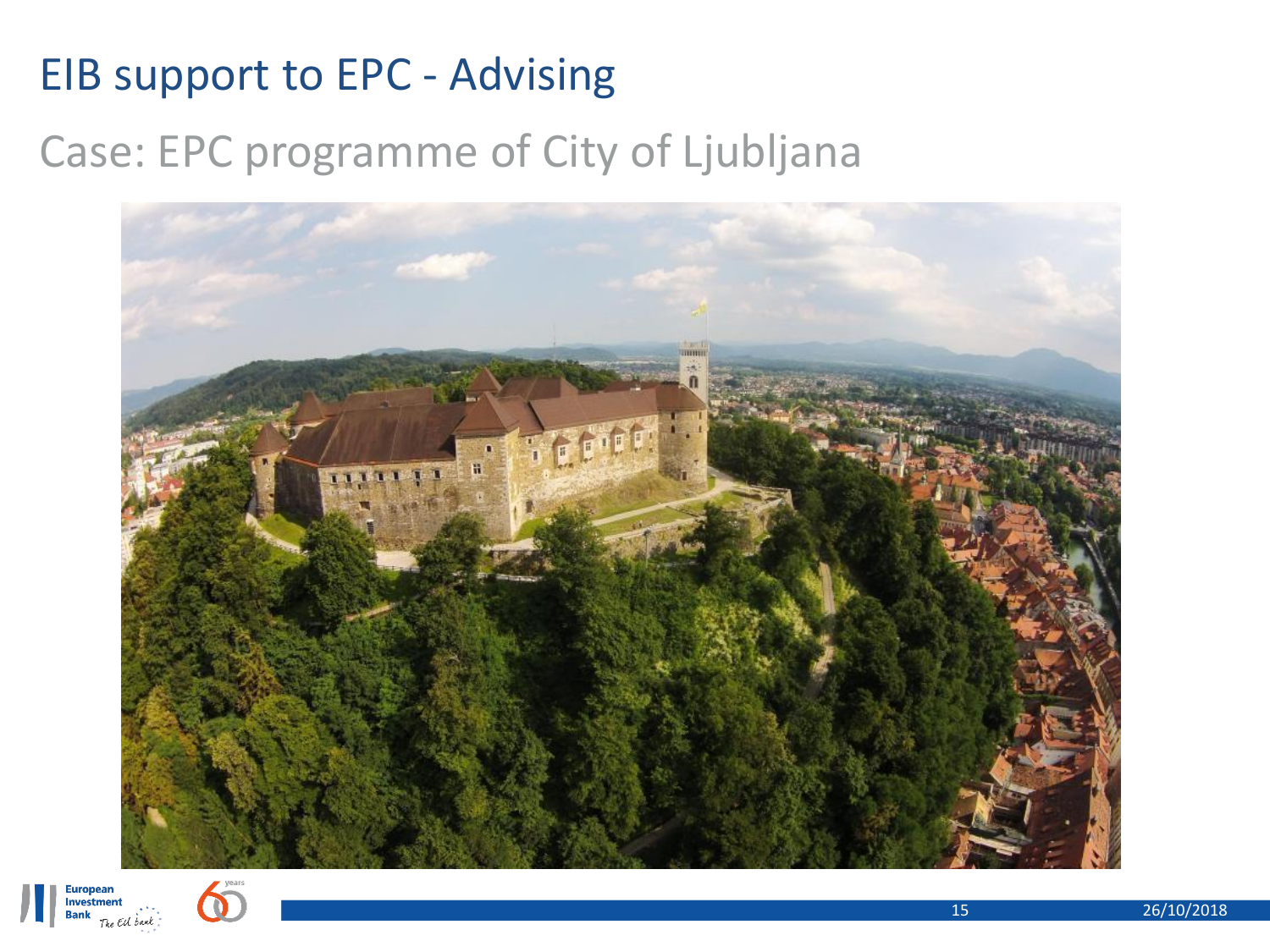## EIB support to EPC - Advising

## Case: EPC programme of City of Ljubljana



- Objective: implement a large investment programme improving energy performance of public buildings through EPC
- Several tenders have been prepared and contracts signed for EE improvements in similar buildings and using same EE technologies
- ELENA grant budget: EUR 1.35m
- Investment amount prepared : EUR 49m

#### **ELENA Technical Assistance** support provided for:

- $\checkmark$  Set up of an internal Project Implementation Unit and grouping buildings
- $\checkmark$  Preparation of energy audits, checking the energy baseline for the selected buildings, tender documentation preparation, design of the EPC contracts, tender evaluation

 $\checkmark$  External legal and financial advice to establish the required legal basis for the EPC approach